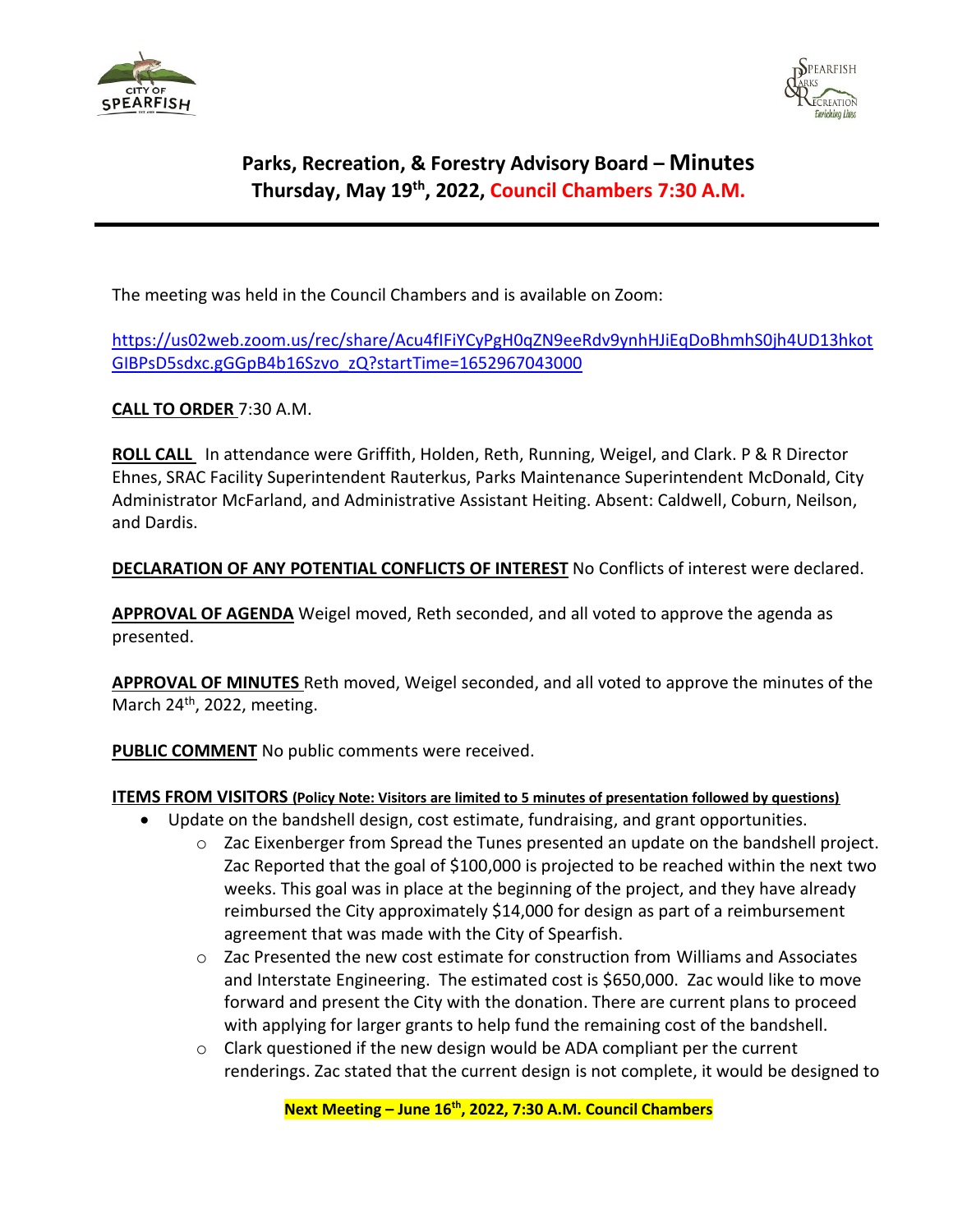



**Parks, Recreation, & Forestry Advisory Board – Minutes Thursday, May 19th , 2022, Council Chambers 7:30 A.M.** 

accommodate ADA. The current bandshell has limitations due to not being ADA compliant.

- $\circ$  Griffith questioned what costs would be removed from the \$100,000 donation and if the agreed-upon building plans would be taken out of that donation. Ehnes explained that currently, the cost for the building plans is \$22,000 and that fee will be taken out of the initial funds. The projected net donation would be 78,000.
- $\circ$  Weigel questioned how long it took to reach the 100,000 goal. Zach stated they have been raising money for three years as well as looking at grants to help fund the project.
- $\circ$  Ehnes discussed the option for the city to be able to help with the demolition. Ehnes will also be applying for grants on behalf of the city.
- $\circ$  Weigel questioned the current cost to rent out the current bandshell, Ehnes stated that at this time the cost is low due to limitations. Zac discussed the possibility of renting out the new bandshell for weddings as well as continuing to rent to venues such as Spread the Tunes.
- Kayla Chyba and Janci Herr will present on a potential Spearfish CommUNITY event.
	- o Janci presented renderings on the potential CommUNITY event that would be held at the Spearfish Rec and Aquatic Center. This event would consist of offering space for potential employers as well as the ability to bring the spirit of Spearfish back into the community. The event is designed to allow those who wish to sell their handmade goods the ability to display and sell their goods in one place and those who are trying to network and volunteer in another space. The plan is to place booths on the pool deck for those who are looking to find employment, as this could be a no-pressure opportunity for those that are looking at switching careers. Food truck service would be allowed to line up in the parking lot to accommodate those who are wishing to attend. The pool would be open after hours. The goal is to unite the community in one large facility.
	- $\circ$  Griffith asked about the time frame of the event, Janci stated the date is June 21st.
	- $\circ$  Weigel questioned the access to the pool and if access to the pool for that night would be a free event? Janci stated that yes at this time the pool time would be free for those who wish to attend the event.